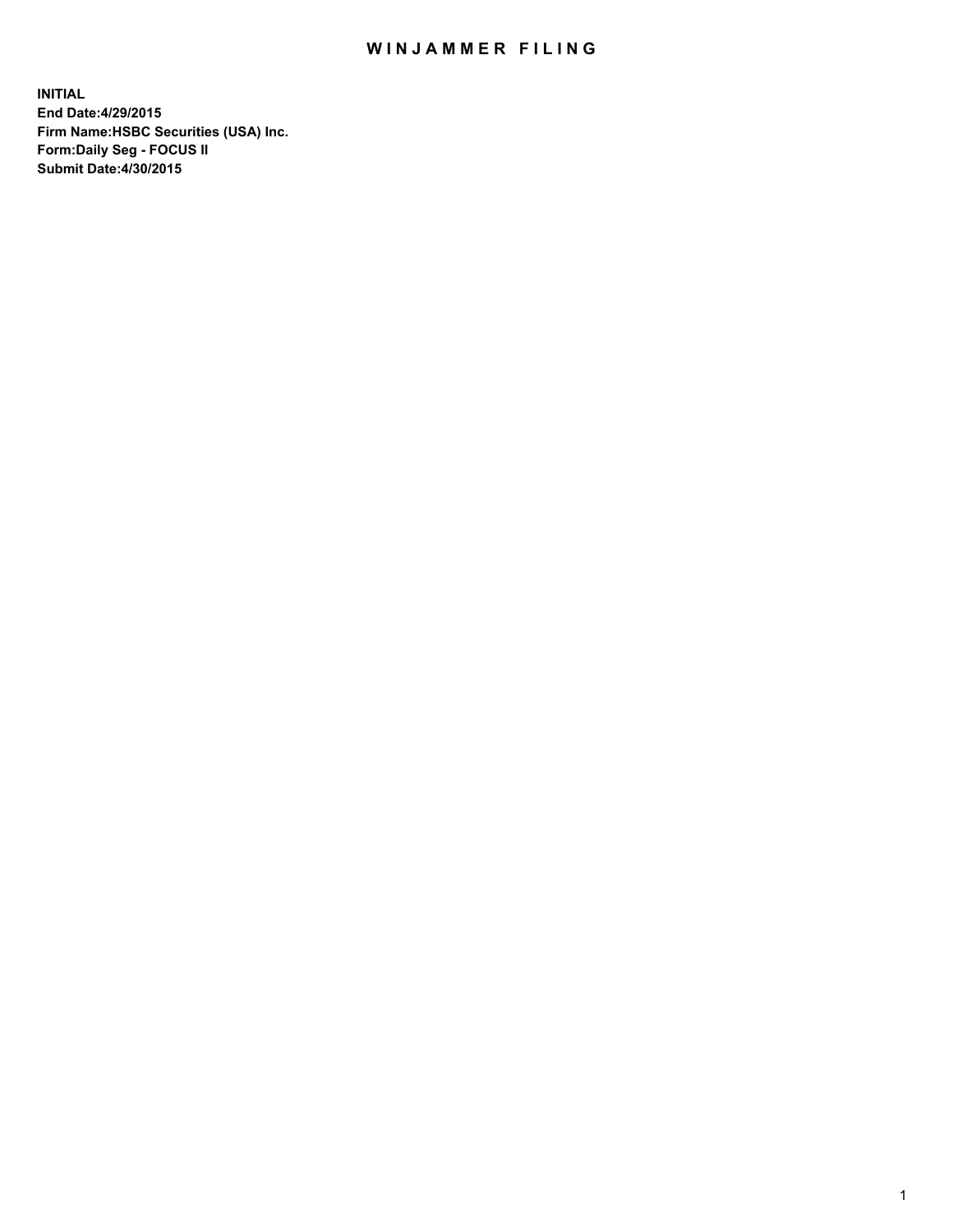## **INITIAL End Date:4/29/2015 Firm Name:HSBC Securities (USA) Inc. Form:Daily Seg - FOCUS II Submit Date:4/30/2015 Daily Segregation - Cover Page**

| Name of Company<br><b>Contact Name</b><br><b>Contact Phone Number</b><br><b>Contact Email Address</b>                                                                                                                                                                                                                          | <b>HSBC Securities (USA) Inc.</b><br><b>Steven Richardson</b><br>212-525-6445<br>steven.richardson@us.hsbc.com |
|--------------------------------------------------------------------------------------------------------------------------------------------------------------------------------------------------------------------------------------------------------------------------------------------------------------------------------|----------------------------------------------------------------------------------------------------------------|
| FCM's Customer Segregated Funds Residual Interest Target (choose one):<br>a. Minimum dollar amount: ; or<br>b. Minimum percentage of customer segregated funds required:% ; or<br>c. Dollar amount range between: and; or<br>d. Percentage range of customer segregated funds required between:% and%.                         | 50,000,000<br>0 <sub>0</sub><br>0 <sub>0</sub>                                                                 |
| FCM's Customer Secured Amount Funds Residual Interest Target (choose one):<br>a. Minimum dollar amount: ; or<br>b. Minimum percentage of customer secured funds required:%; or<br>c. Dollar amount range between: and; or<br>d. Percentage range of customer secured funds required between: % and %.                          | 10,000,000<br><u>0</u><br>0 <sub>0</sub><br>0 <sub>0</sub>                                                     |
| FCM's Cleared Swaps Customer Collateral Residual Interest Target (choose one):<br>a. Minimum dollar amount: ; or<br>b. Minimum percentage of cleared swaps customer collateral required:% ; or<br>c. Dollar amount range between: and; or<br>d. Percentage range of cleared swaps customer collateral required between:% and%. | 30,000,000<br>0 <sub>0</sub><br>0 <sub>0</sub>                                                                 |

Attach supporting documents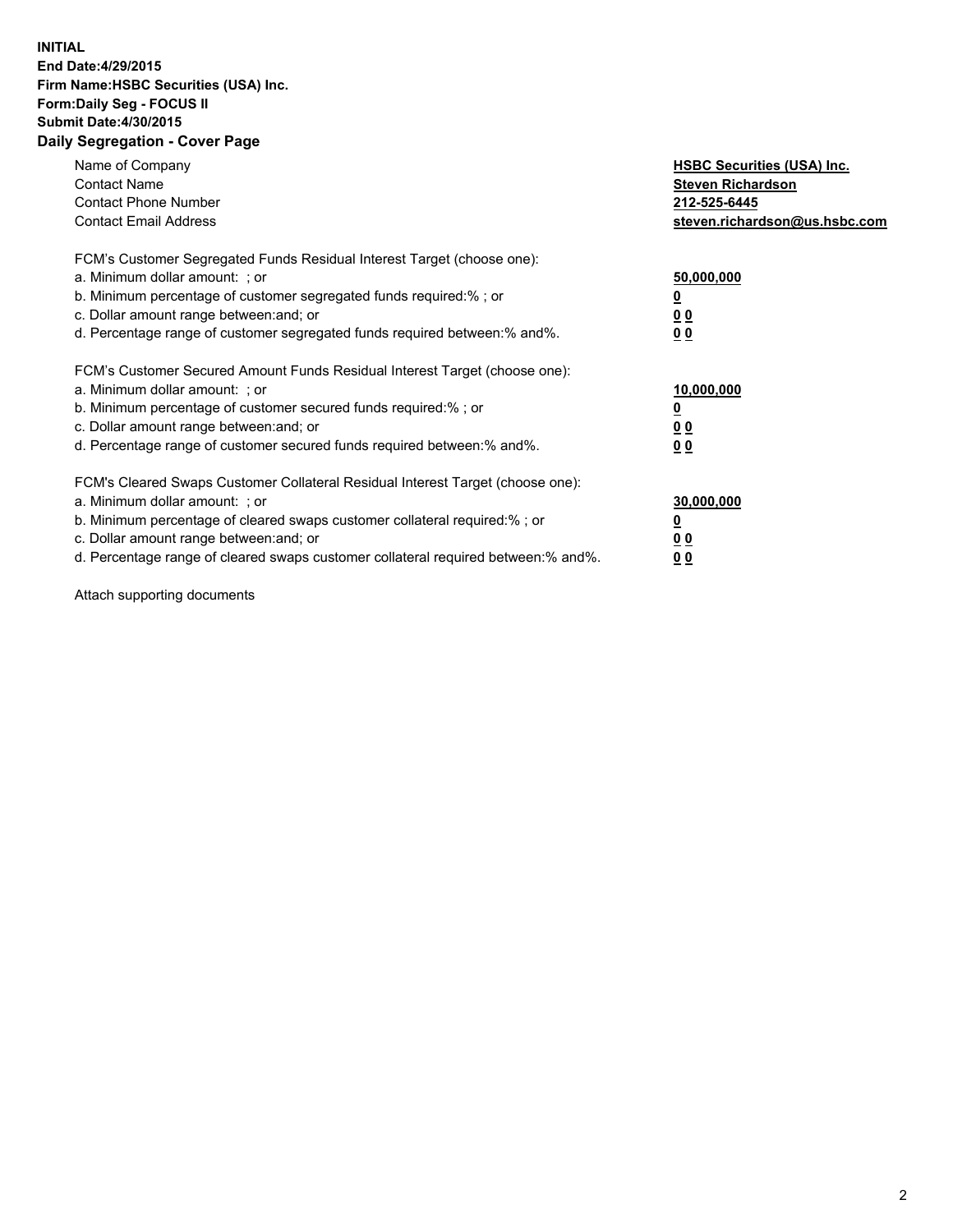**INITIAL End Date:4/29/2015 Firm Name:HSBC Securities (USA) Inc. Form:Daily Seg - FOCUS II Submit Date:4/30/2015 Daily Segregation - Secured Amounts**

Foreign Futures and Foreign Options Secured Amounts Amount required to be set aside pursuant to law, rule or regulation of a foreign government or a rule of a self-regulatory organization authorized thereunder **0** [7305] 1. Net ledger balance - Foreign Futures and Foreign Option Trading - All Customers A. Cash **128,109,925** [7315] B. Securities (at market) **30,504,650** [7317] 2. Net unrealized profit (loss) in open futures contracts traded on a foreign board of trade **12,493,473** [7325] 3. Exchange traded options a. Market value of open option contracts purchased on a foreign board of trade **0** [7335] b. Market value of open contracts granted (sold) on a foreign board of trade **0** [7337] 4. Net equity (deficit) (add lines 1. 2. and 3.) **171,108,048** [7345] 5. Account liquidating to a deficit and account with a debit balances - gross amount **2,562,166** [7351] Less: amount offset by customer owned securities **-2,560,272** [7352] **1,894** [7354] 6. Amount required to be set aside as the secured amount - Net Liquidating Equity Method (add lines 4 and 5) **171,109,942** [7355] 7. Greater of amount required to be set aside pursuant to foreign jurisdiction (above) or line 6. **171,109,943** [7360] FUNDS DEPOSITED IN SEPARATE REGULATION 30.7 ACCOUNTS 1. Cash in banks A. Banks located in the United States **42,715,327** [7500] B. Other banks qualified under Regulation 30.7 **0** [7520] **42,715,327** [7530] 2. Securities A. In safekeeping with banks located in the United States **75,504,650** [7540] B. In safekeeping with other banks qualified under Regulation 30.7 **0** [7560] **75,504,650** [7570] 3. Equities with registered futures commission merchants A. Cash **0** [7580] B. Securities **0** [7590] C. Unrealized gain (loss) on open futures contracts **0** [7600] D. Value of long option contracts **0** [7610] E. Value of short option contracts **0** [7615] **0** [7620] 4. Amounts held by clearing organizations of foreign boards of trade A. Cash **0** [7640] B. Securities **0** [7650] C. Amount due to (from) clearing organization - daily variation **0** [7660] D. Value of long option contracts **0** [7670] E. Value of short option contracts **0** [7675] **0** [7680] 5. Amounts held by members of foreign boards of trade A. Cash **62,318,521** [7700] B. Securities **0** [7710] C. Unrealized gain (loss) on open futures contracts **12,493,473** [7720] D. Value of long option contracts **0** [7730] E. Value of short option contracts **0** [7735] **74,811,994** [7740] 6. Amounts with other depositories designated by a foreign board of trade **0** [7760] 7. Segregated funds on hand **0** [7765] 8. Total funds in separate section 30.7 accounts **193,031,971** [7770] 9. Excess (deficiency) Set Aside for Secured Amount (subtract line 7 Secured Statement Page 1 from Line 8) **21,922,028** [7380] 10. Management Target Amount for Excess funds in separate section 30.7 accounts **10,000,000** [7780] 11. Excess (deficiency) funds in separate 30.7 accounts over (under) Management Target **11,922,028** [7785]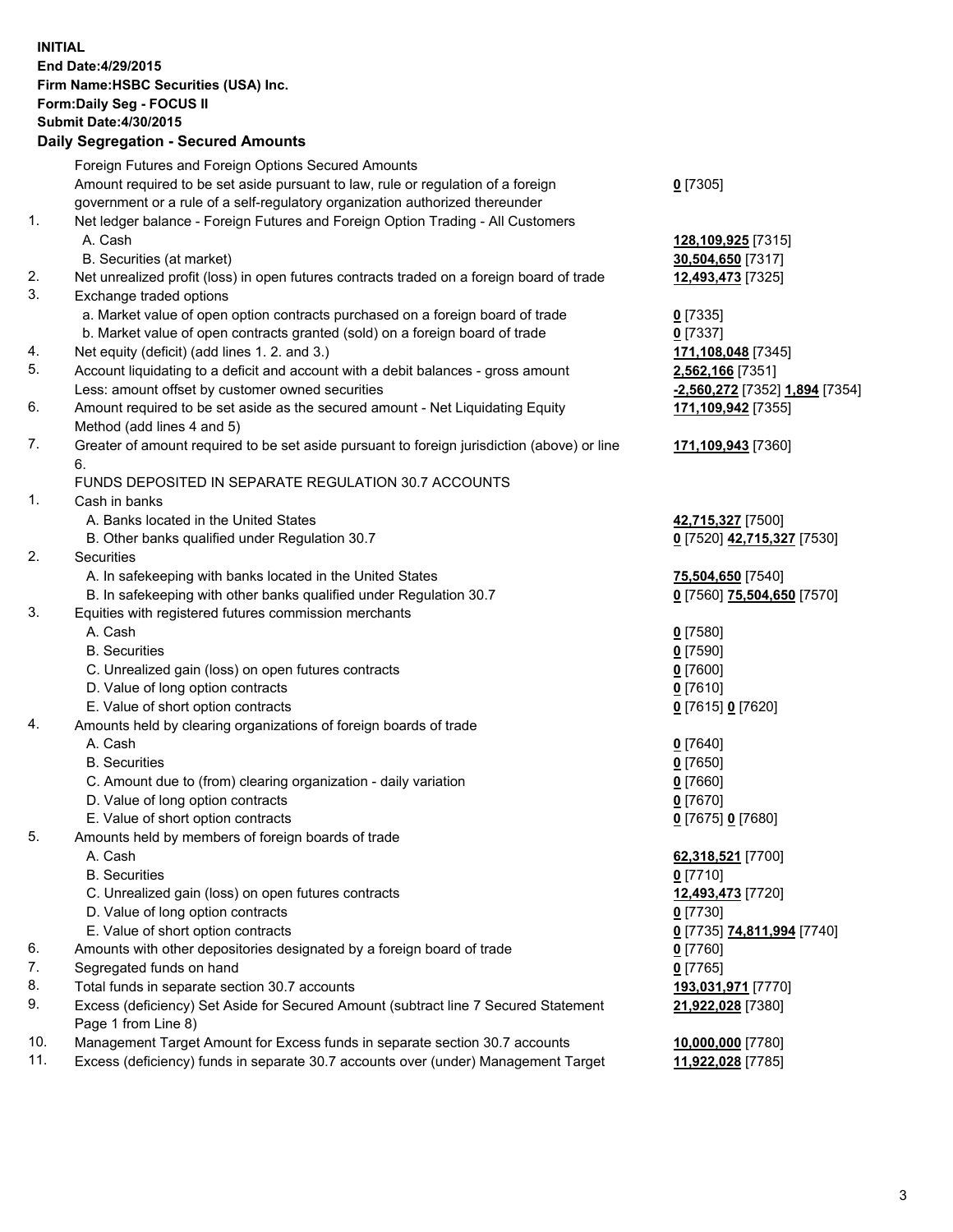| <b>INITIAL</b> | End Date: 4/29/2015<br>Firm Name: HSBC Securities (USA) Inc.<br>Form: Daily Seg - FOCUS II<br><b>Submit Date:4/30/2015</b><br>Daily Segregation - Segregation Statement |                                          |
|----------------|-------------------------------------------------------------------------------------------------------------------------------------------------------------------------|------------------------------------------|
|                | SEGREGATION REQUIREMENTS(Section 4d(2) of the CEAct)                                                                                                                    |                                          |
| 1.             | Net ledger balance                                                                                                                                                      |                                          |
|                | A. Cash                                                                                                                                                                 | 34,639,603 [7010]                        |
|                | B. Securities (at market)                                                                                                                                               | 625,425,771 [7020]                       |
| 2.             | Net unrealized profit (loss) in open futures contracts traded on a contract market                                                                                      | 213,387,154 [7030]                       |
| 3.             | Exchange traded options                                                                                                                                                 |                                          |
|                | A. Add market value of open option contracts purchased on a contract market                                                                                             | 84,614,358 [7032]                        |
|                | B. Deduct market value of open option contracts granted (sold) on a contract market                                                                                     | -6,957,976 [7033]                        |
| 4.             | Net equity (deficit) (add lines 1, 2 and 3)                                                                                                                             | 951,108,910 [7040]                       |
| 5.             | Accounts liquidating to a deficit and accounts with                                                                                                                     |                                          |
|                | debit balances - gross amount                                                                                                                                           | 6,901,673 [7045]                         |
|                | Less: amount offset by customer securities                                                                                                                              | <b>-6,901,673</b> [7047] <b>0</b> [7050] |
| 6.             | Amount required to be segregated (add lines 4 and 5)                                                                                                                    | 951,108,910 [7060]                       |
|                | FUNDS IN SEGREGATED ACCOUNTS                                                                                                                                            |                                          |
| 7.             | Deposited in segregated funds bank accounts                                                                                                                             |                                          |
|                | A. Cash                                                                                                                                                                 | 12,656,787 [7070]                        |
|                | B. Securities representing investments of customers' funds (at market)                                                                                                  | $0$ [7080]                               |
|                | C. Securities held for particular customers or option customers in lieu of cash (at<br>market)                                                                          | 168,694,463 [7090]                       |
| 8.             | Margins on deposit with derivatives clearing organizations of contract markets                                                                                          |                                          |
|                | A. Cash                                                                                                                                                                 | 245,342,239 [7100]                       |
|                | B. Securities representing investments of customers' funds (at market)                                                                                                  | 118,242,722 [7110]                       |
|                | C. Securities held for particular customers or option customers in lieu of cash (at<br>market)                                                                          | 456,731,308 [7120]                       |
| 9.             | Net settlement from (to) derivatives clearing organizations of contract markets                                                                                         | 4,875,919 [7130]                         |
| 10.            | Exchange traded options                                                                                                                                                 |                                          |
|                | A. Value of open long option contracts                                                                                                                                  | 84,614,358 [7132]                        |
|                | B. Value of open short option contracts                                                                                                                                 | -6,957,976 [7133]                        |
| 11.            | Net equities with other FCMs                                                                                                                                            |                                          |
|                | A. Net liquidating equity                                                                                                                                               | 34,791,069 [7140]                        |
|                | B. Securities representing investments of customers' funds (at market)                                                                                                  | $0$ [7160]                               |
|                | C. Securities held for particular customers or option customers in lieu of cash (at<br>market)                                                                          | <u>0</u> [7170]                          |
| 12.            | Segregated funds on hand                                                                                                                                                | $0$ [7150]                               |
| 13.            | Total amount in segregation (add lines 7 through 12)                                                                                                                    | 1,118,990,889 [7180]                     |
| 14.            | Excess (deficiency) funds in segregation (subtract line 6 from line 13)                                                                                                 | 167,881,979 [7190]                       |
| 15.            | Management Target Amount for Excess funds in segregation                                                                                                                | 50,000,000 [7194]                        |
| 16.            | Excess (deficiency) funds in segregation over (under) Management Target Amount<br>Excess                                                                                | 117,881,979 [7198]                       |